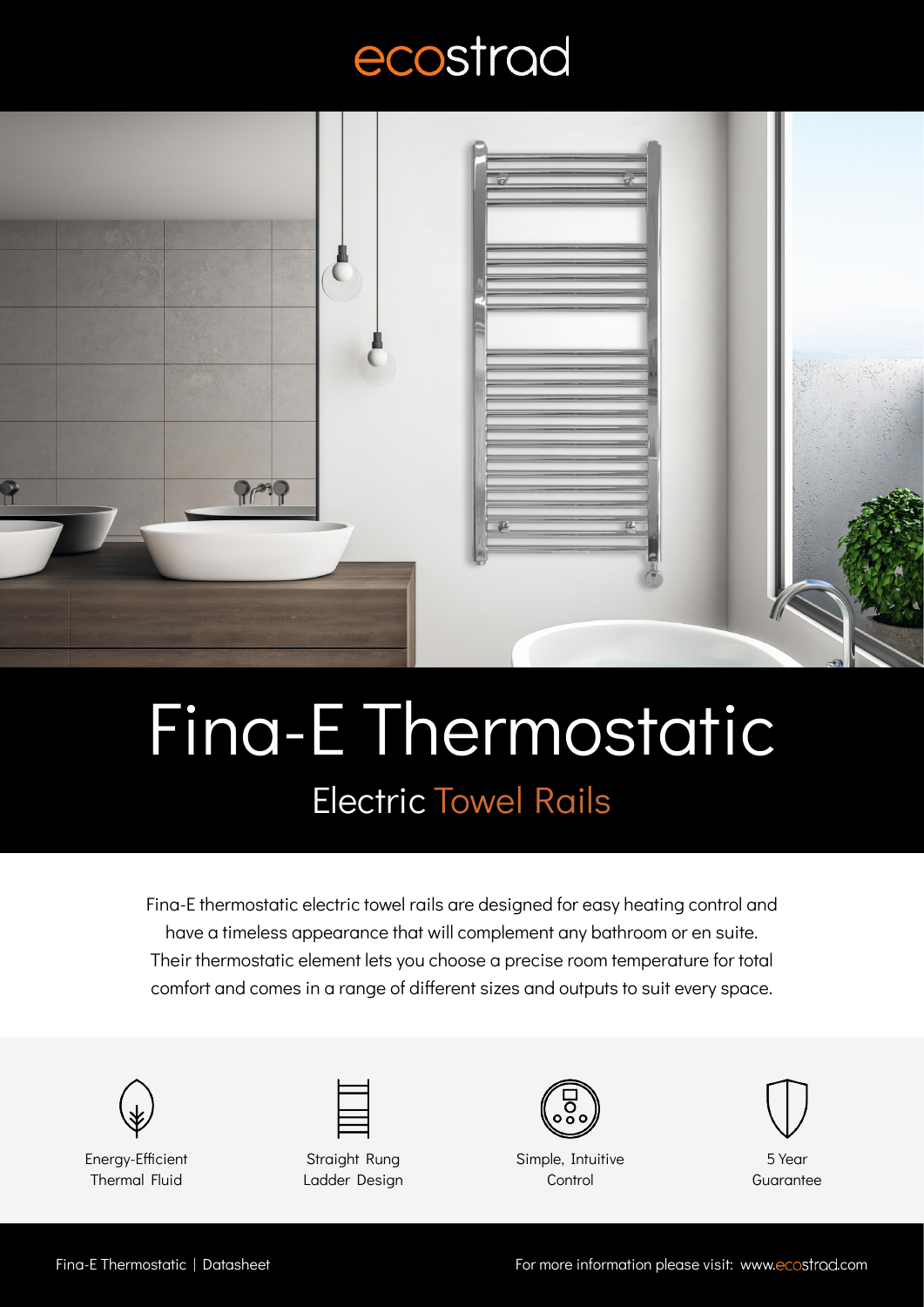

- Thermostatic Temperature Setting
- Multiple Finishes Available
- Energy-Efficient Thermal Fluid
- Straight Rung Ladder Design
- IP44 Protection Rating
- Thermo-Fused for Safety
- Set Temperature Display
- Integrated 1-5 Hour Timer
- Simple LED Display
- Standby Mode
- 5 Year Manufacturer's Warranty
- Elegant Bathroom Heating

## Technical Details

| Design         | Bar profile: 23x23mm. Steel.                                                                                                                                                                               |
|----------------|------------------------------------------------------------------------------------------------------------------------------------------------------------------------------------------------------------|
| Colours        | Chrome, White (RAL 9016), Black (RAL 9005), Anthracite (RAL 7946).                                                                                                                                         |
| Models         | Straight, Curved.                                                                                                                                                                                          |
| Element        | Ecostrad Digital element, pre-fitted. 1.5m cable, right side.<br>All straight rail models can be reversed so that the cable is on the left.<br>Element could also be moved to left side by an electrician. |
| Installation   | Hardwired professional installation only. No fitted plug.                                                                                                                                                  |
| Voltage        | 230V, 50Hz.                                                                                                                                                                                                |
| Protection     | IP44, Class I.                                                                                                                                                                                             |
| Warranty       | 5 years on towel rail body, 2 years on element.                                                                                                                                                            |
| Certifications | E PR                                                                                                                                                                                                       |